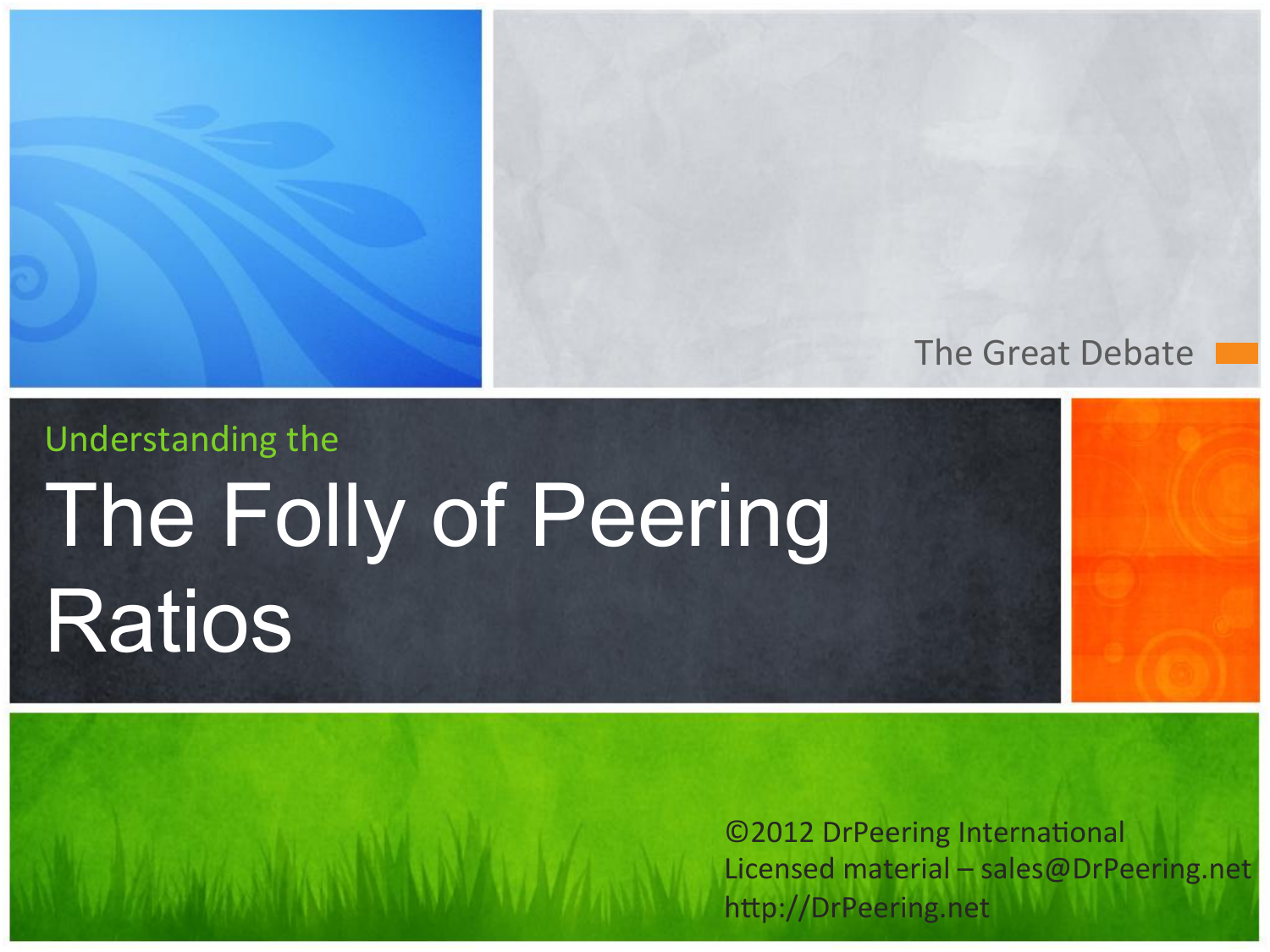

#### **THE INTERNET PEERING PLAYBOOKS**

2 

The Tricks of the Trade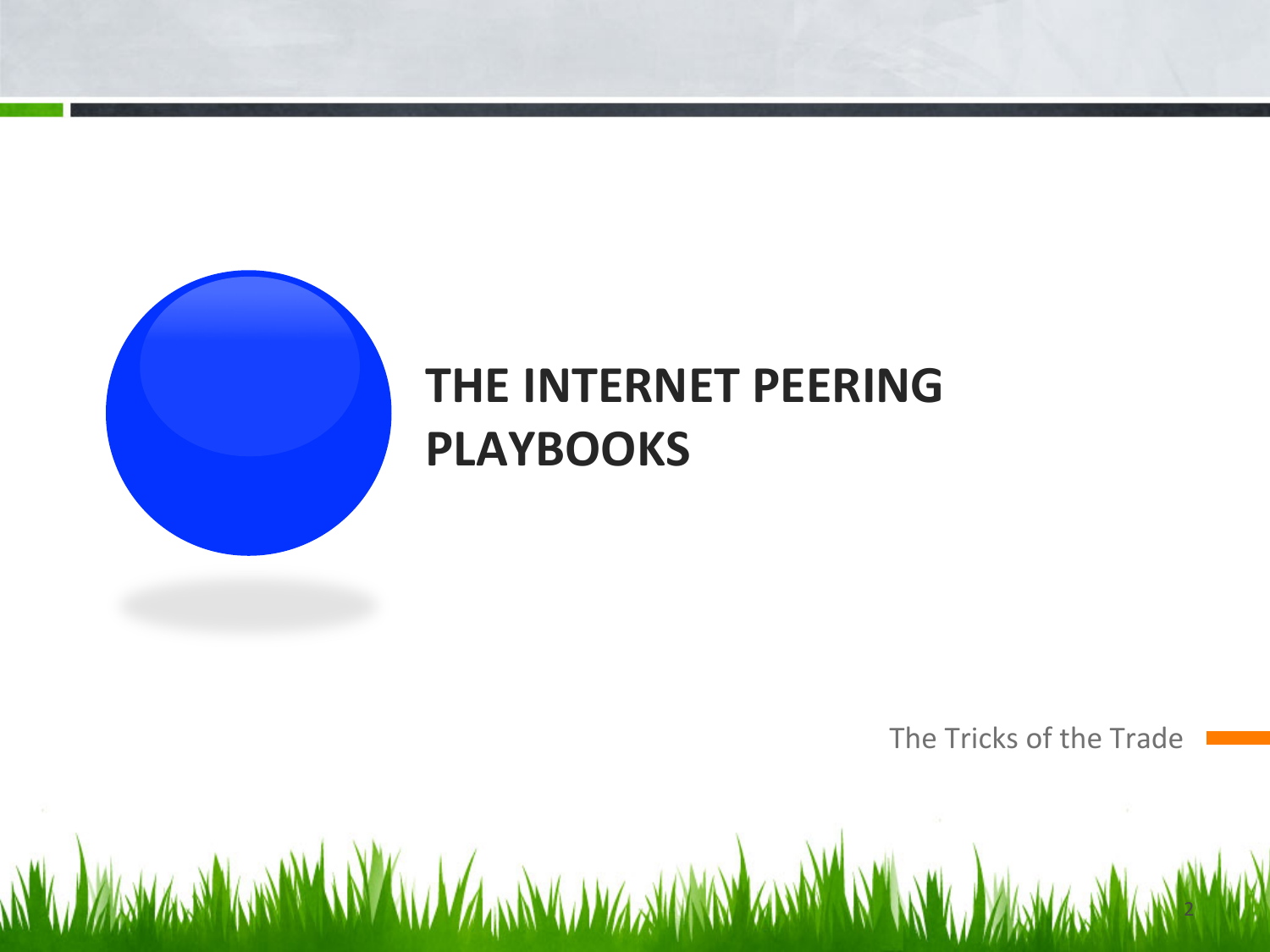#### **The Folly of Peering Ratios?**

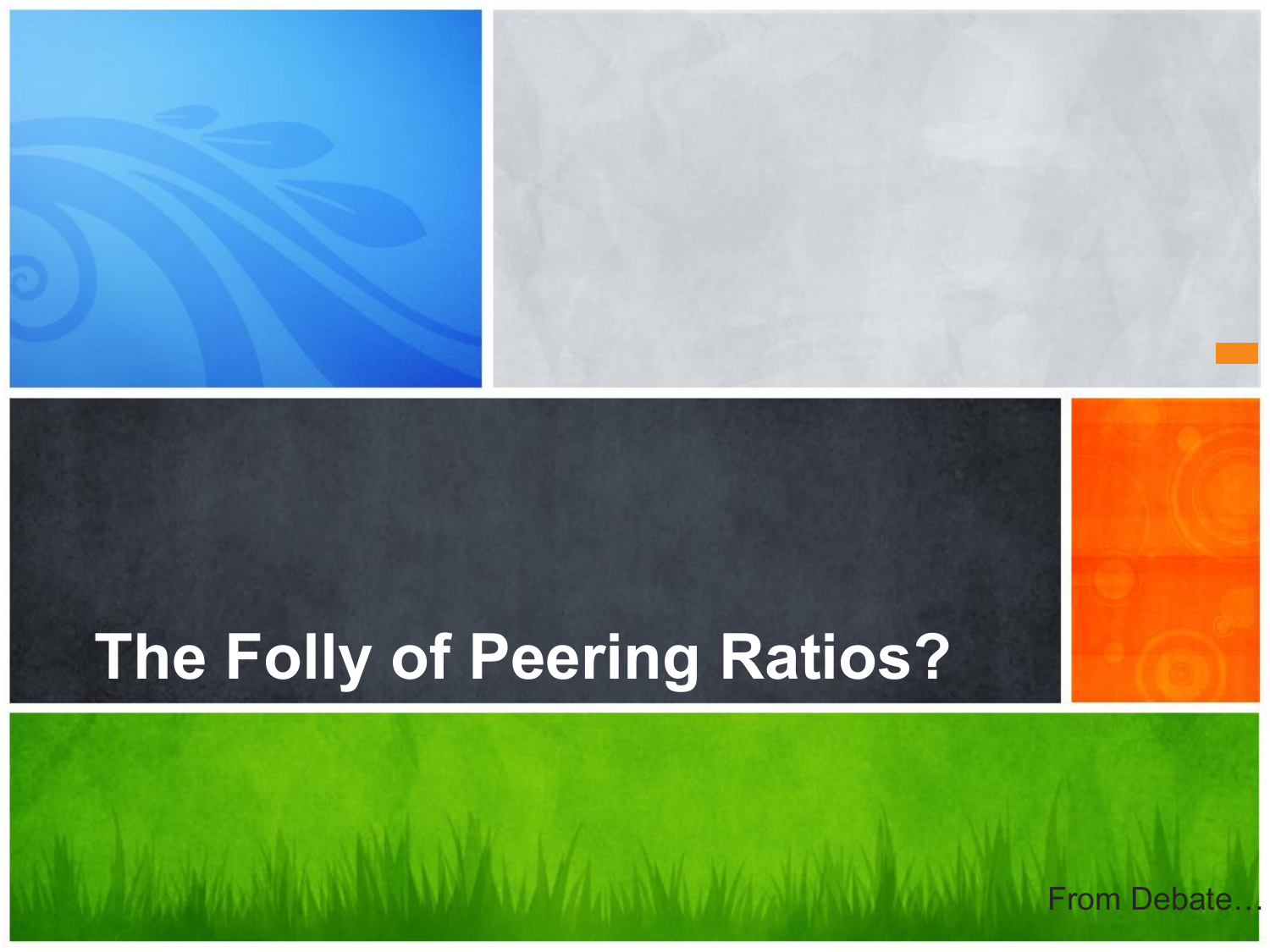#### The Great Peering Ratios Debate

- is based on the "Great Peering Debate" held in Los Angeles at the Peering BOF X
- using Peering Ratios as a discriminator for peering candidates
- Most commonly used by large Tier 2 and Tier 1 ISPs to deny peering w/content
- Here are the best arguments and counter arguments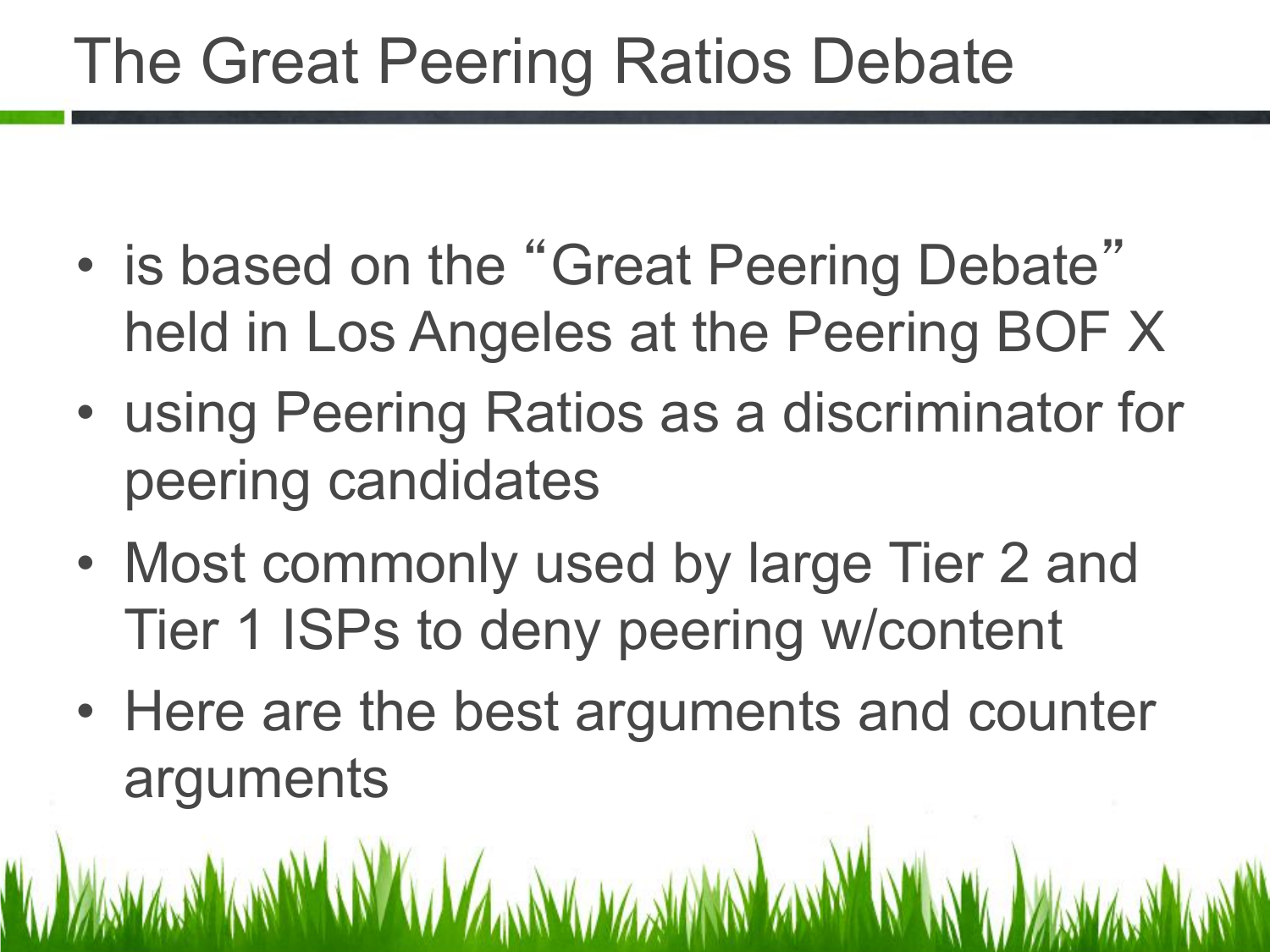# **Argument #1 –** "**I don**'**t want to haul your content all over the world for free.**"

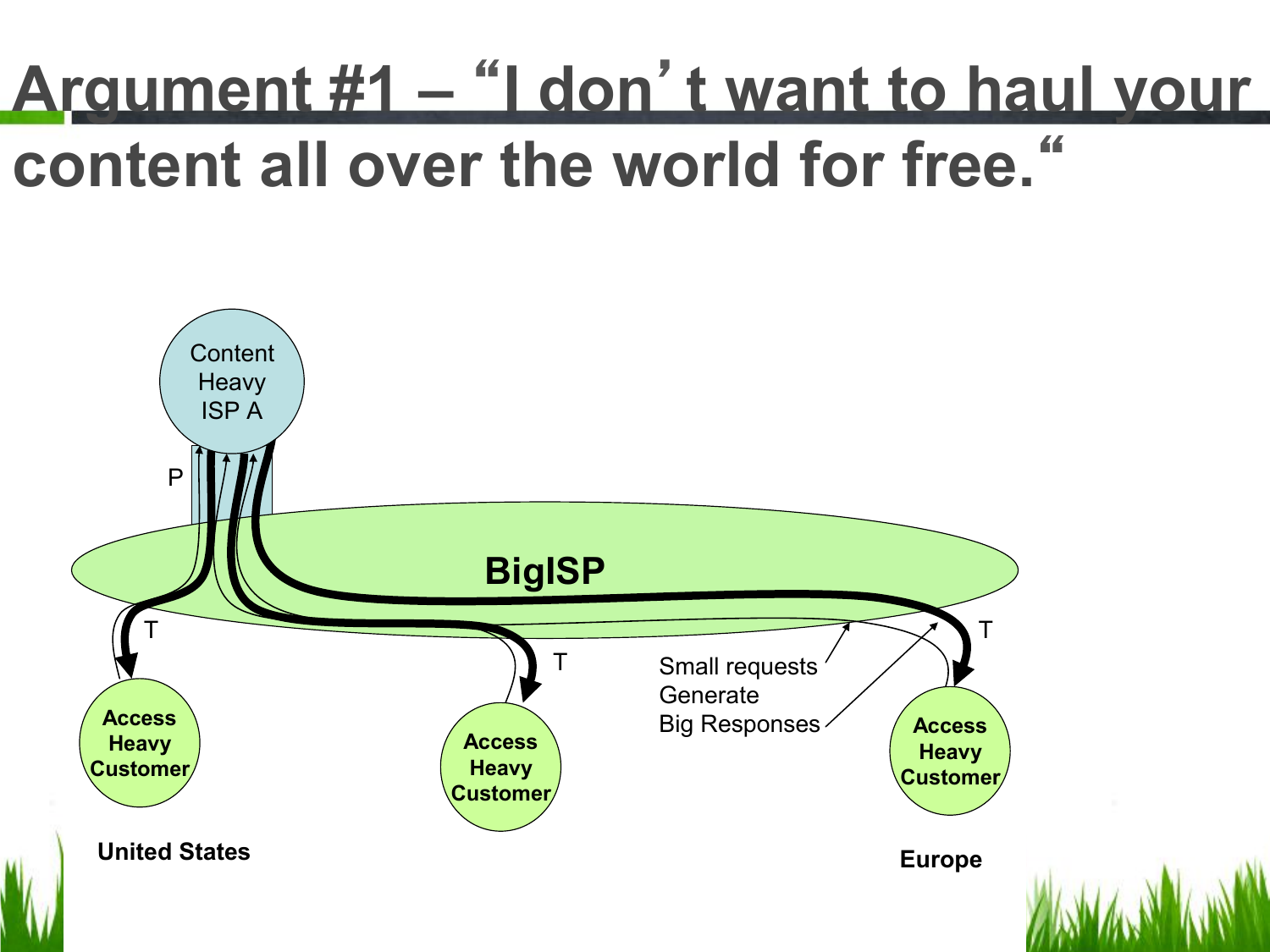# **Argument #1 –** "**I don**'**t want to haul your content all over the world for free.**"

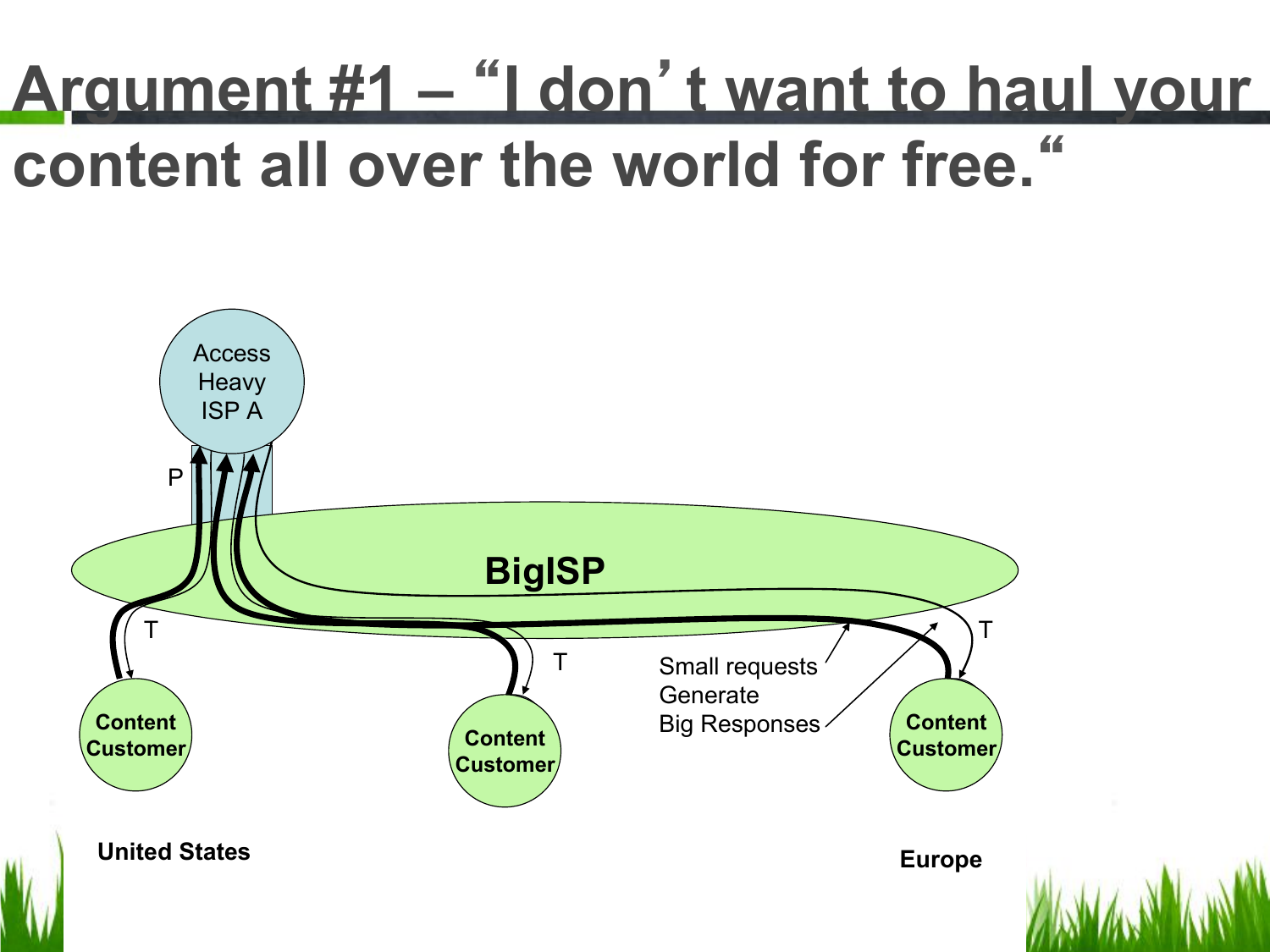**Argument #2 –** "**OK, but there is massive asymmetry here. Look at how many bit miles I have to carry your content, while you have only to deliver the traffic across the exchange point.**"

- Distribution Argument
- Not related to ratios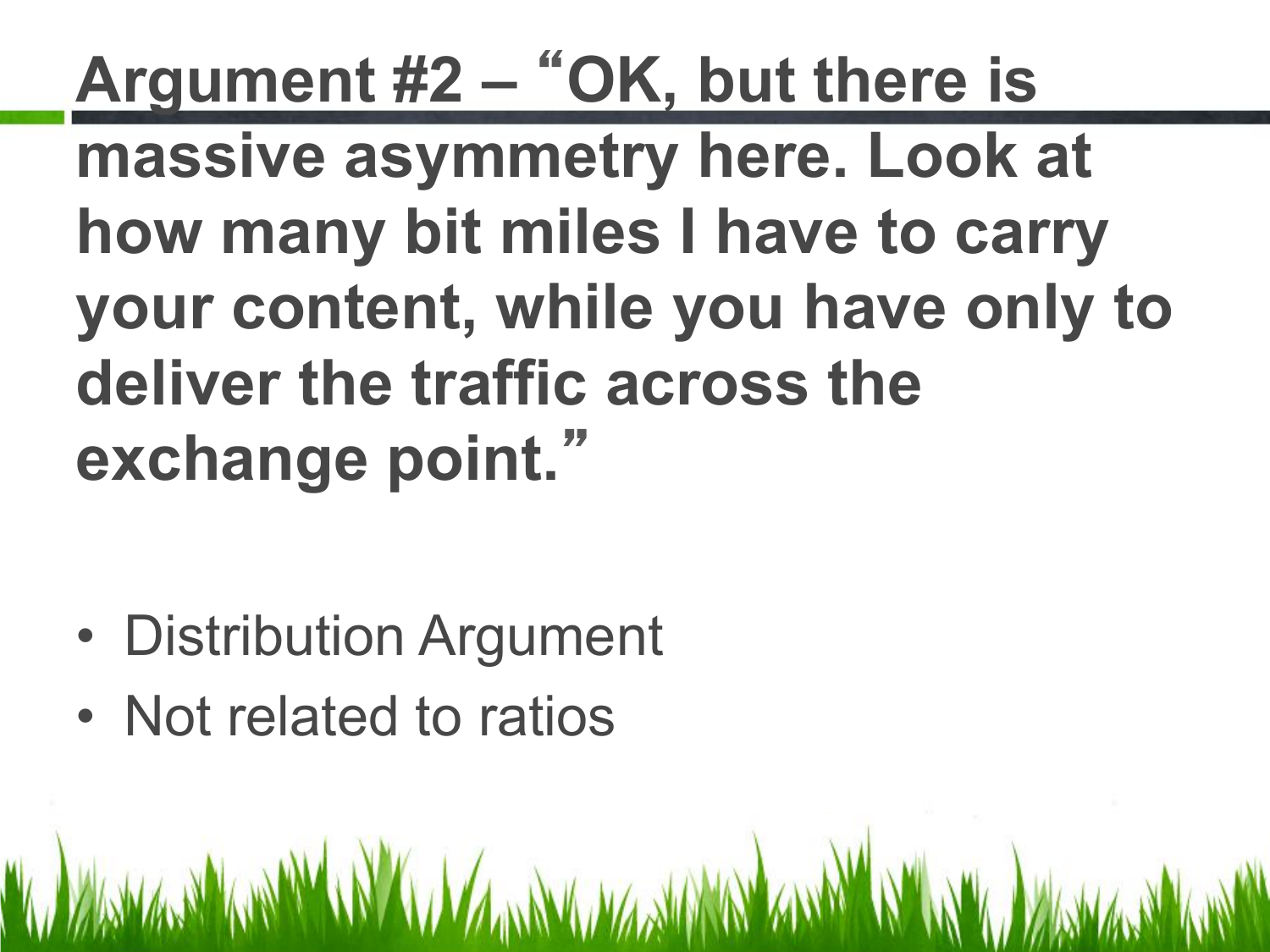### **Argument #3 –** "**I don**'**t want to peer with Content Heavy ISPs because doing so will screw up my peering traffic ratios with my other peers.**"

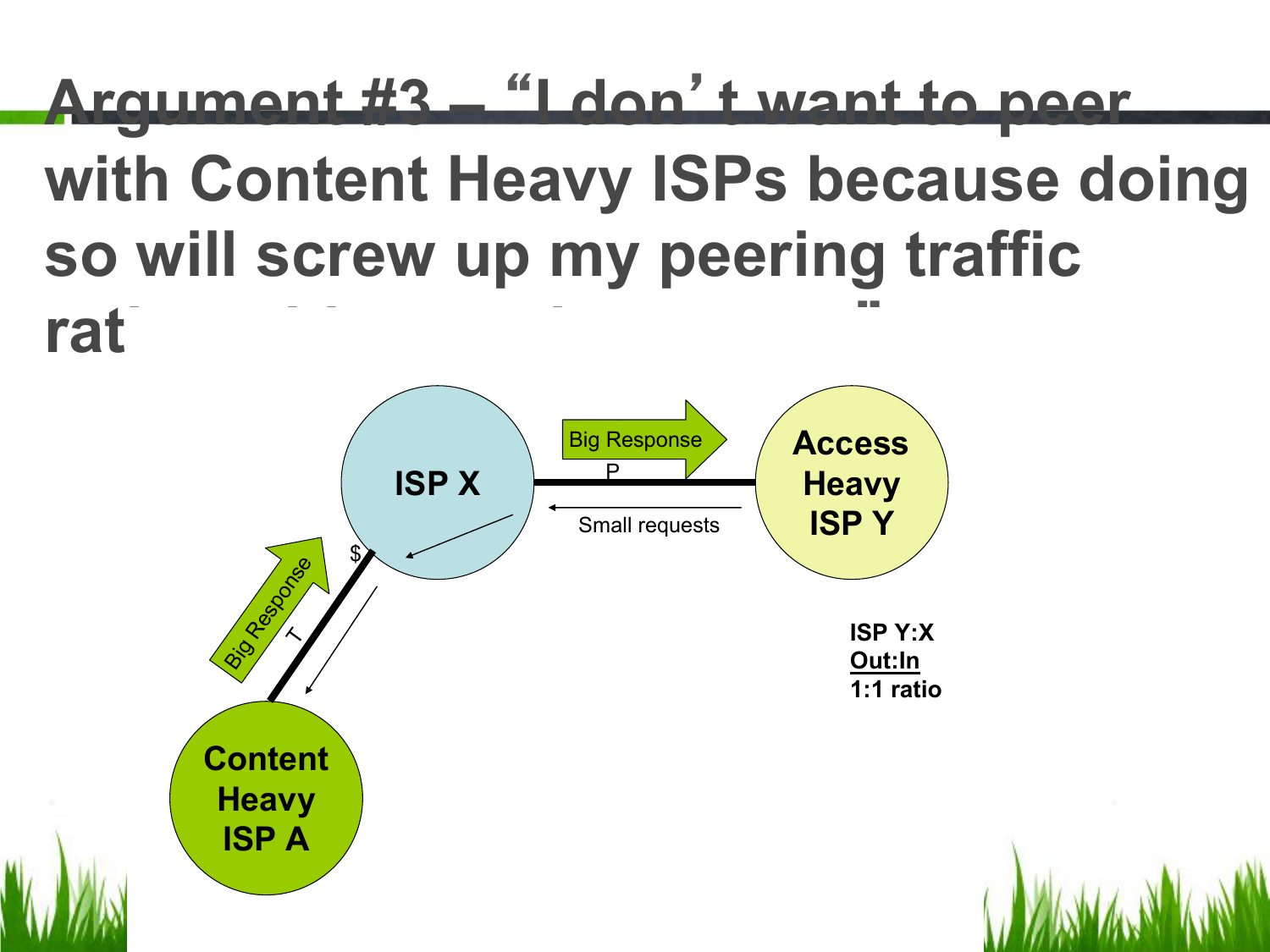#### Once we peer…

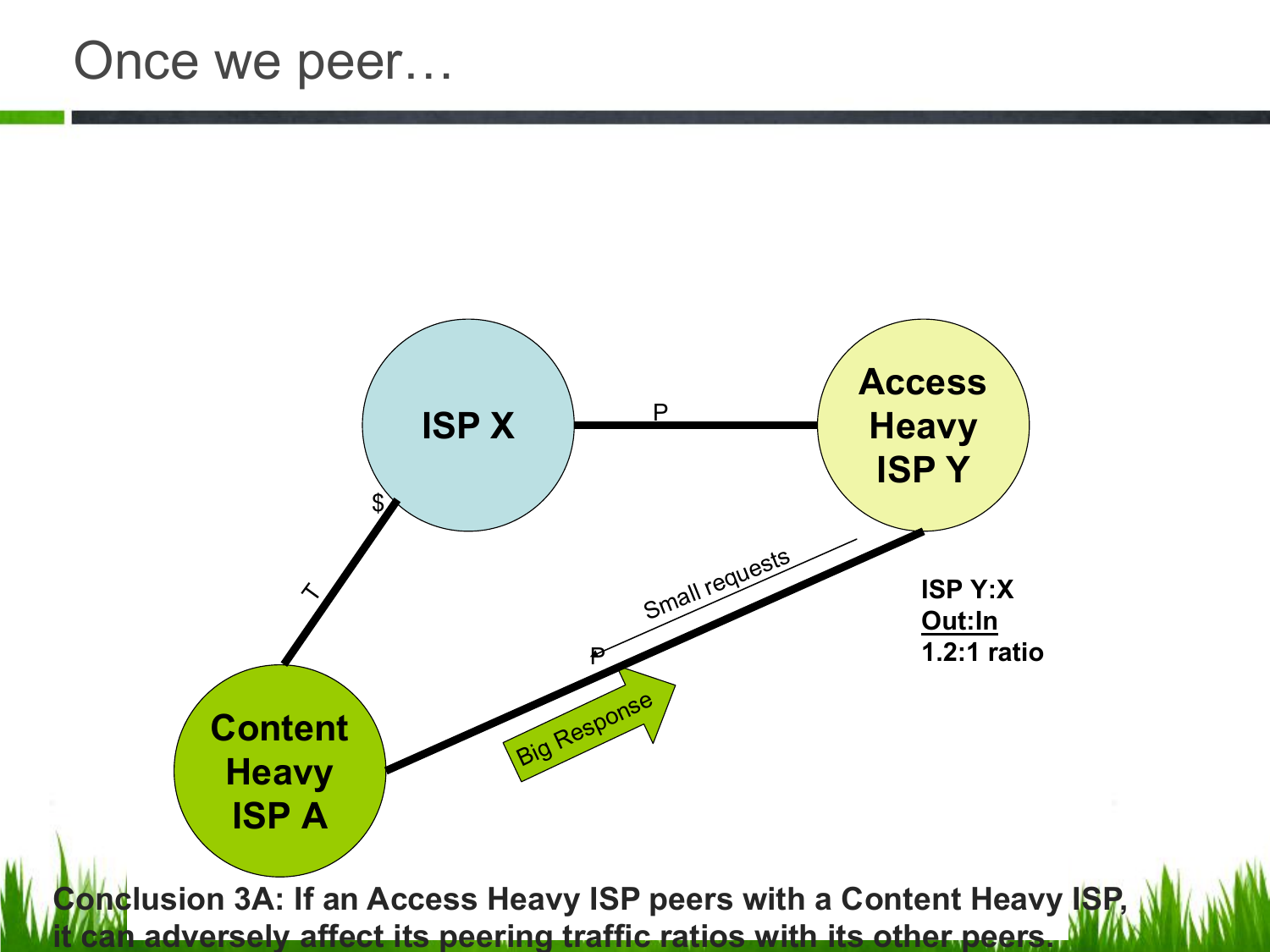

**Conclusion 3B: If a Content Heavy ISP peers with an Access Heavy ISP** sitively affect its peering traffic ratios with its other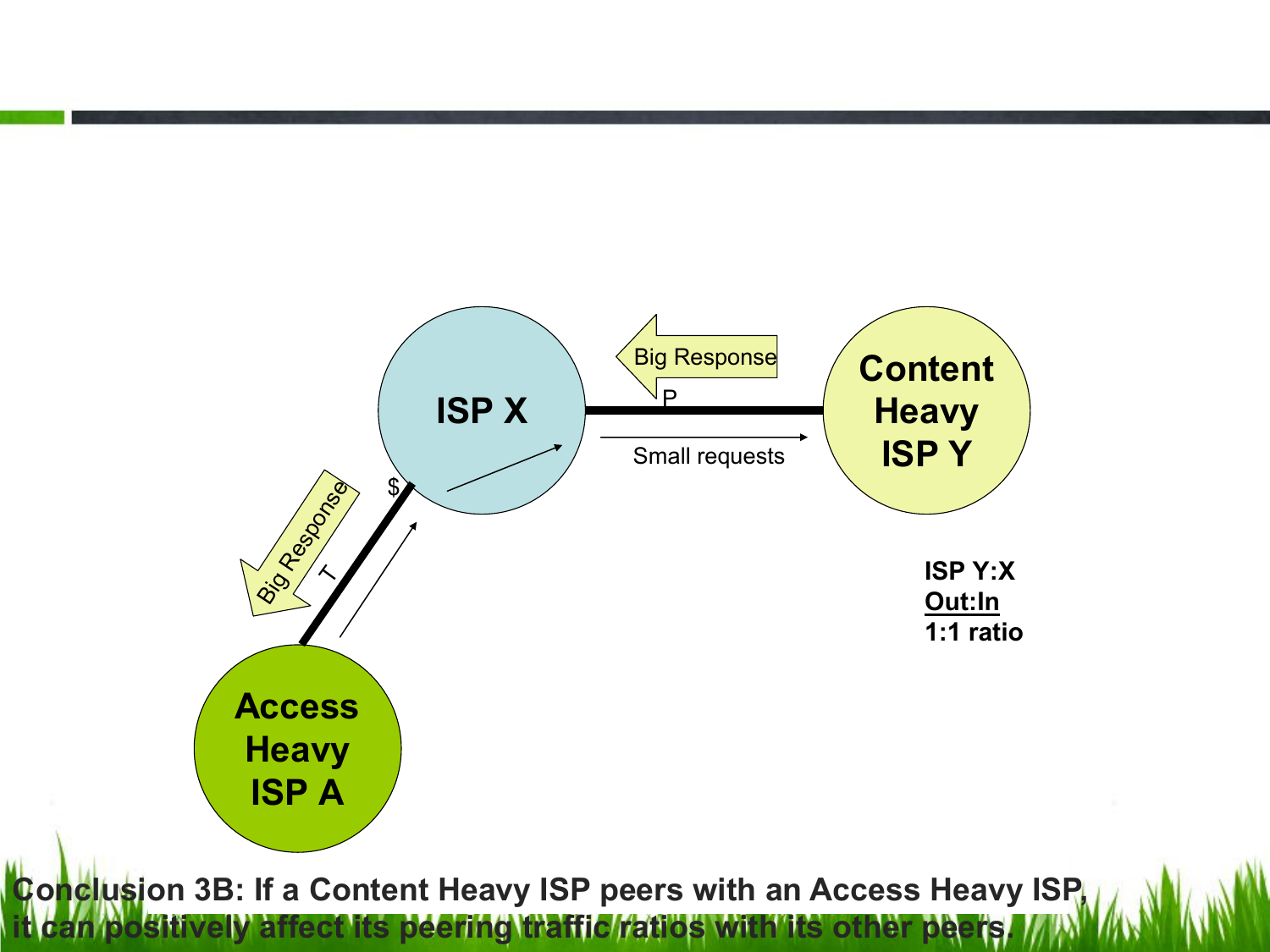- (False) Conclusion 3: Peering traffic ratios are valid discriminators because they help maintain peering traffic ratios with other (existing) peers.
- **While demonstrable, THIS IS A CIRCULAR ARGUMENT for the general question at hand.**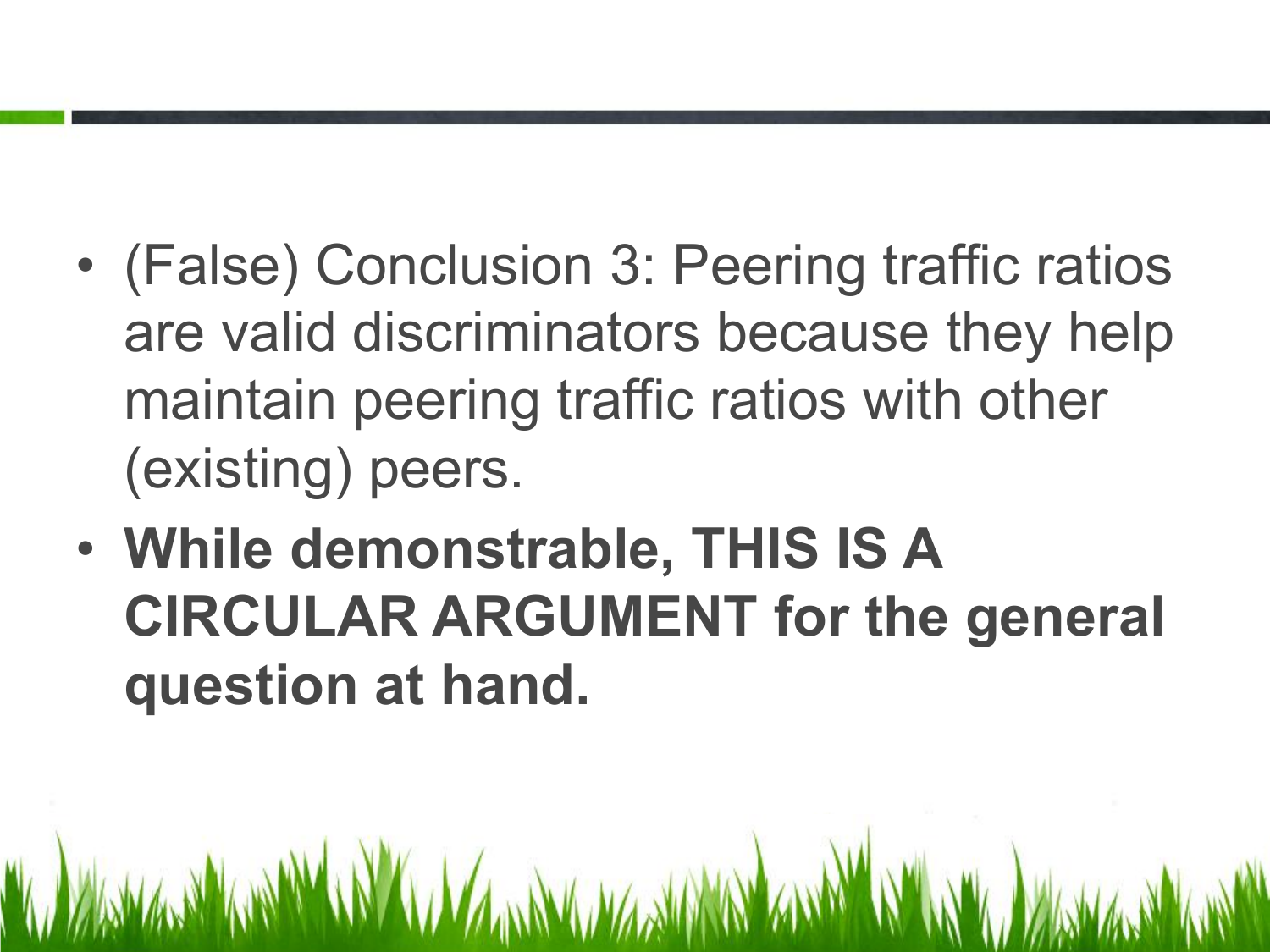# **Argument #4 –** "**I want revenue for carrying your packets.**"

- **Counter-Argument #1** All peering and transit relationships are negotiable business relationships, but peering traffic ratios are probably not the right metric for determining the terms of the relationship.
- **Counter-Argument #2** As discussed above, the cost of distribution is the same regardless of whether content or access heavy. A more appropriate negotiating discussion surrounds the incremental value provided to the content or access customers by the network in question.
- **Counter-Argument #3** And remember, you will have to carry this traffic by some means (transit or peering) to get it to your customers. So when negotiating, you are just negotiating for a different delivery mechanism to your customers – this may not command a high price.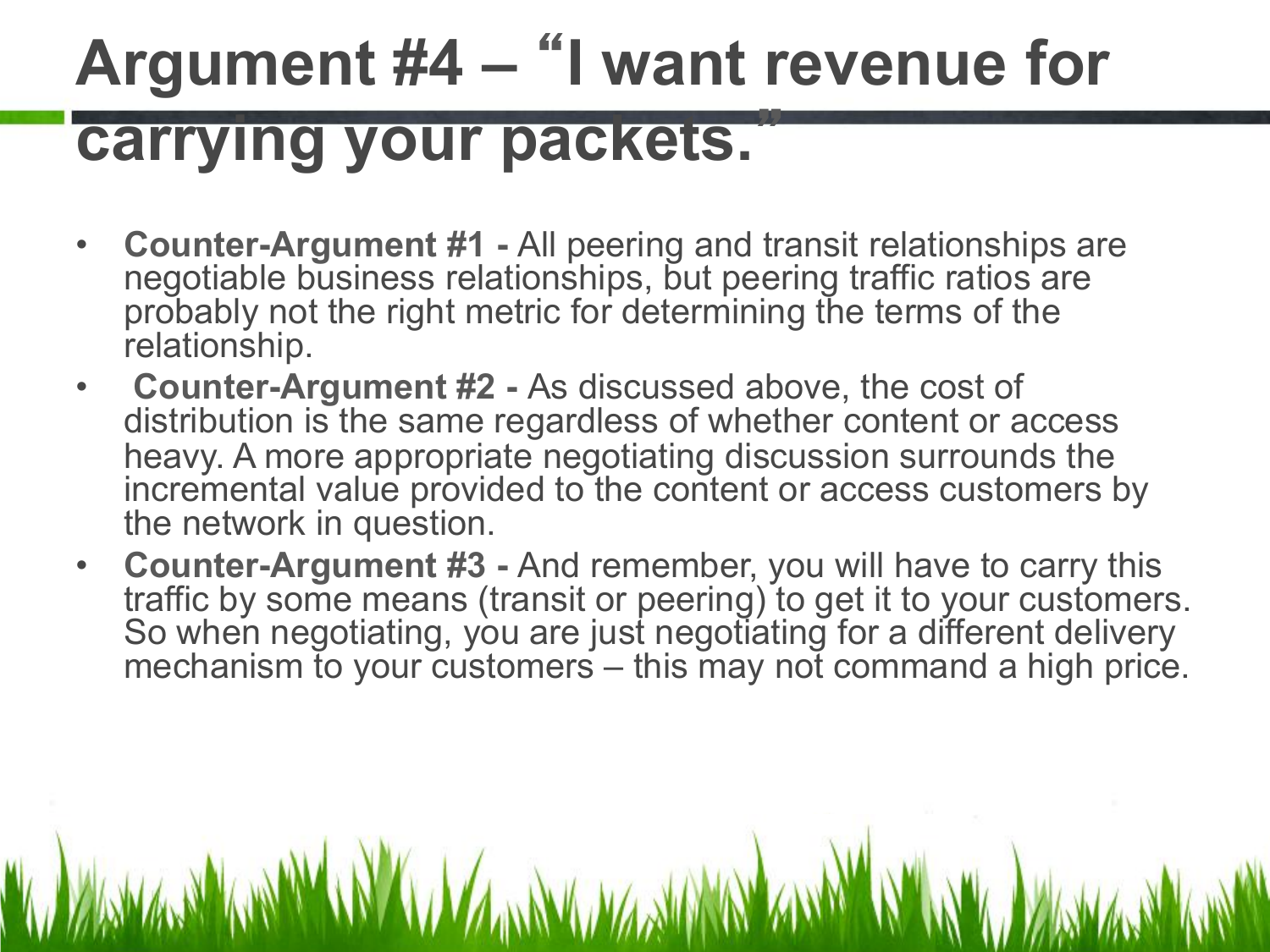### **Argument #5 –** "**My backbone is heavily loaded in one direction – I don**'**t have the \$ to upgrade the congested portion of the core in that direction without a corresponding increase in revenue.**"

- **Counter-Argument #1** This may signal that you are neither a good peering nor a good transit provider candidate.
- **Counter-Argument #2** This loading problem can best be solved with better traffic engineering, with the allocation of more resources to the backbone, or by temporarily denying peering until the needed upgrades are done.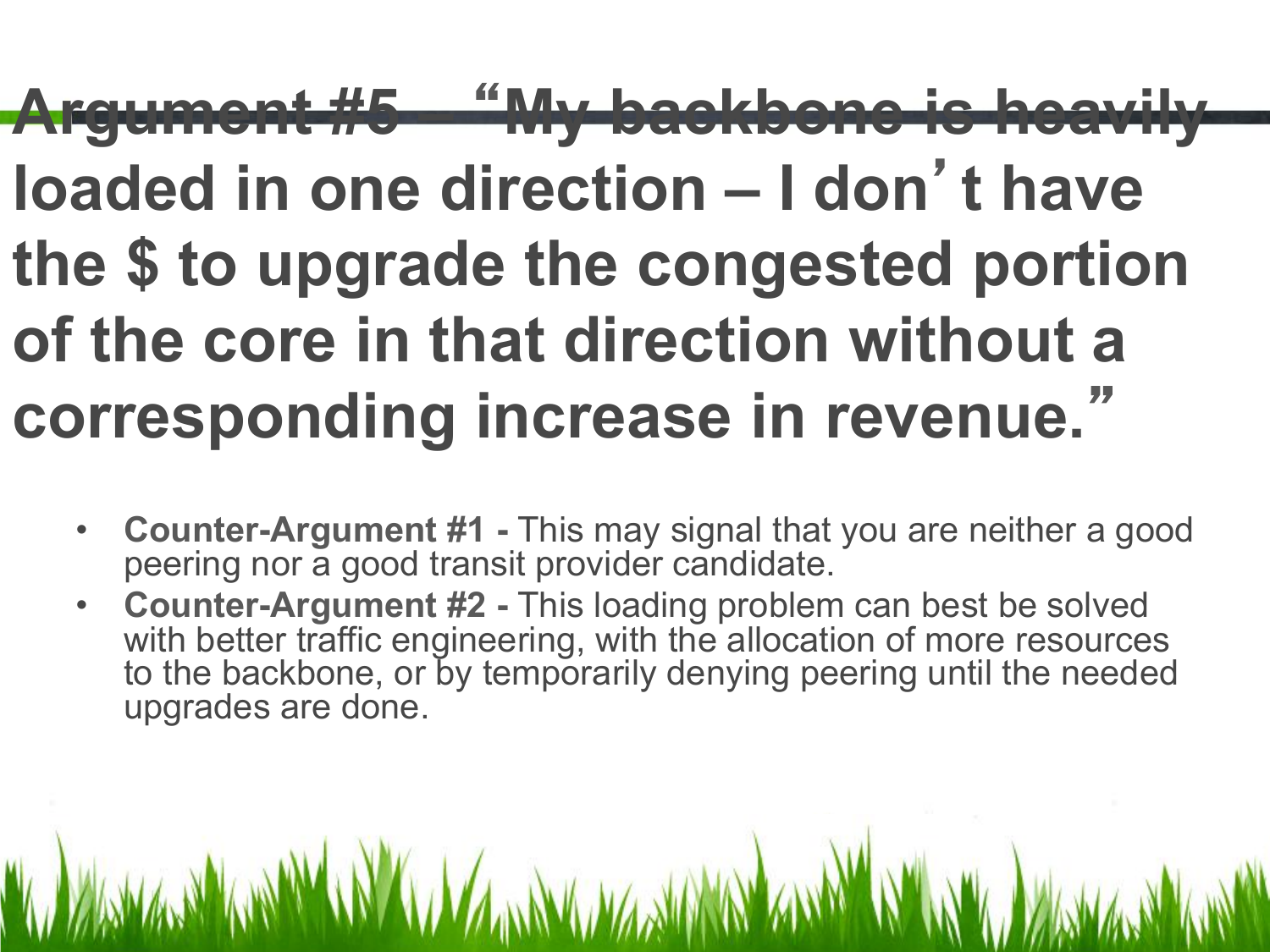**Argument #6 –** "**I don**'**t want to peer with anybody else. I don**'**t have to – I have all the peering that I need. Peering traffic ratios help me systematically keep people out.**"

• **Counter-Argument -** One could just as easily specify higher traffic volume, more points of interconnect, a larger backbone capacity into more geographic regions including ones that don't make any sense. This is not a strong defense for the validity of peering traffic ratios as a rational discriminator.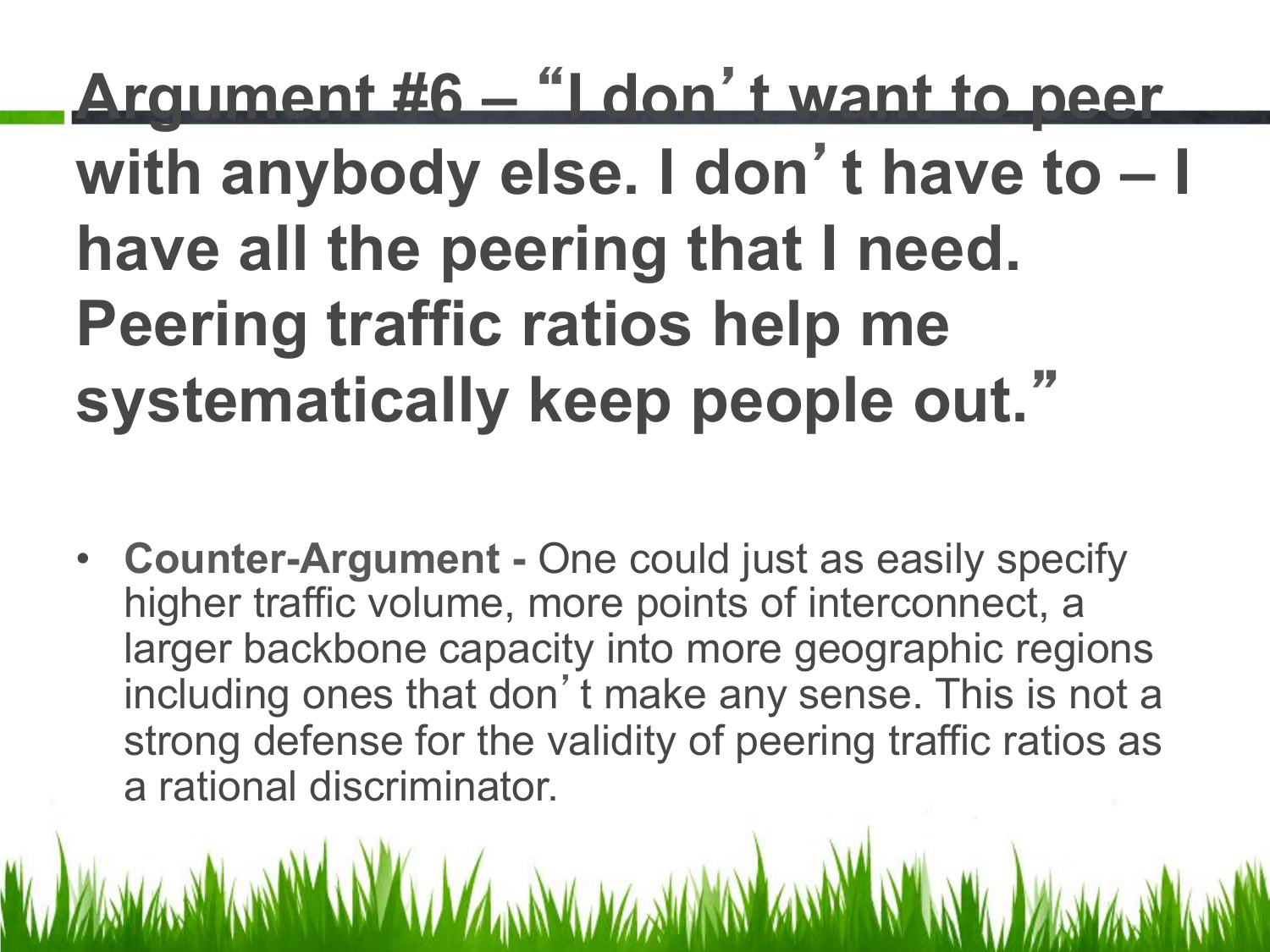#### **The Problems with Peering Traffic Ratios**

- 1. Dictating Peering Ratio requirements force you are creating a competitor.
- 2. Dictating Peering Ratio requirements ratios encourage companies to "creatively route"
- 3. Peering directly can increase revenue.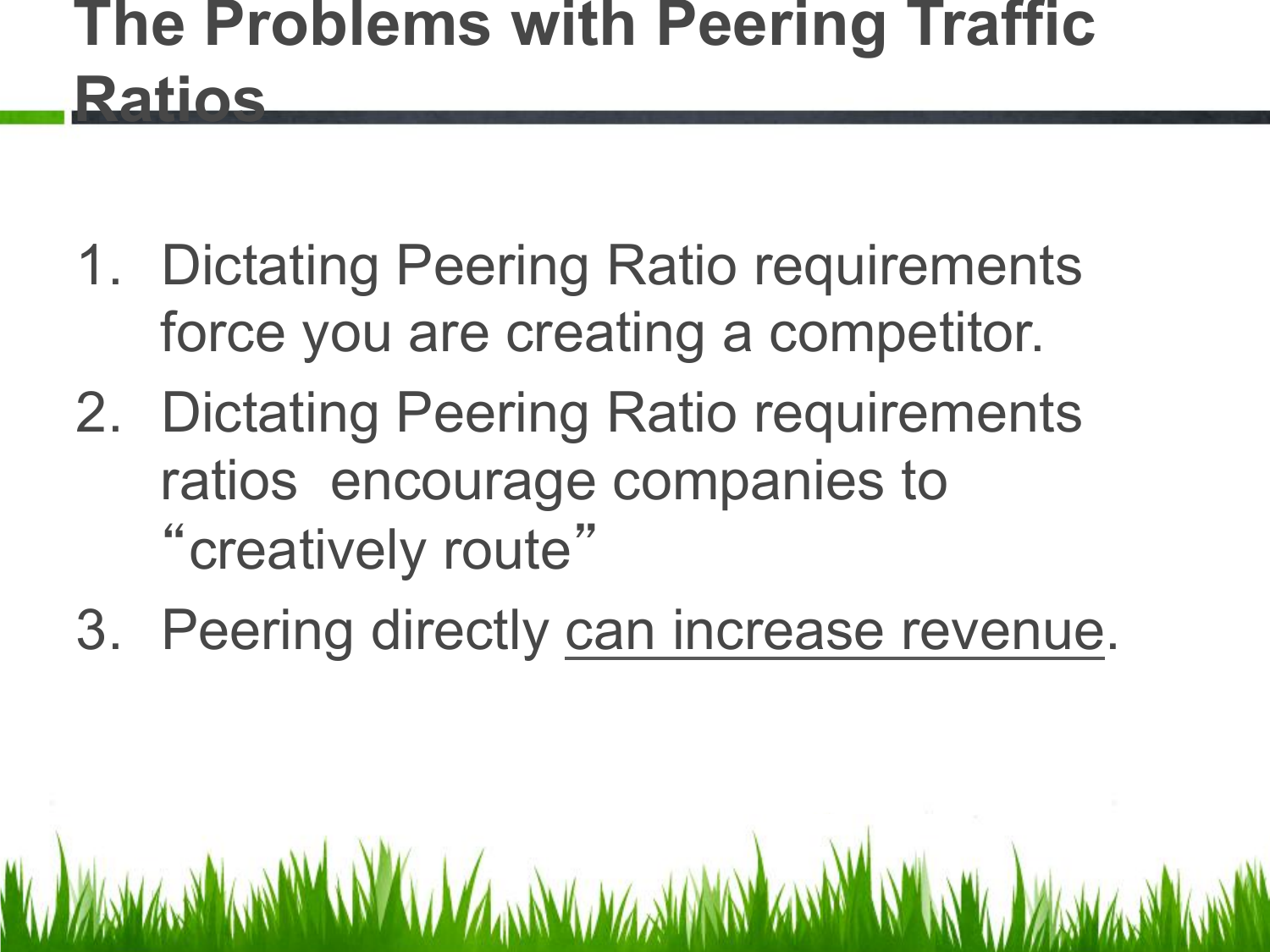Control over last mile.

- Why is this important?
- LastMile: expensive infrastructure to build, maintain, expand. We want to maximize shareholder value – give us revenue.
- 1000 times more expensive than a server
- FedEx gets \$ for every Amazon transaction
- Amazon may eat the cost of delivery, but not for overnight delivery. Pay for higher performance.

Paid peering is part of the answer.

- Selling video? Share \$ with delivery.
- You are making \$\$\$ loading my network.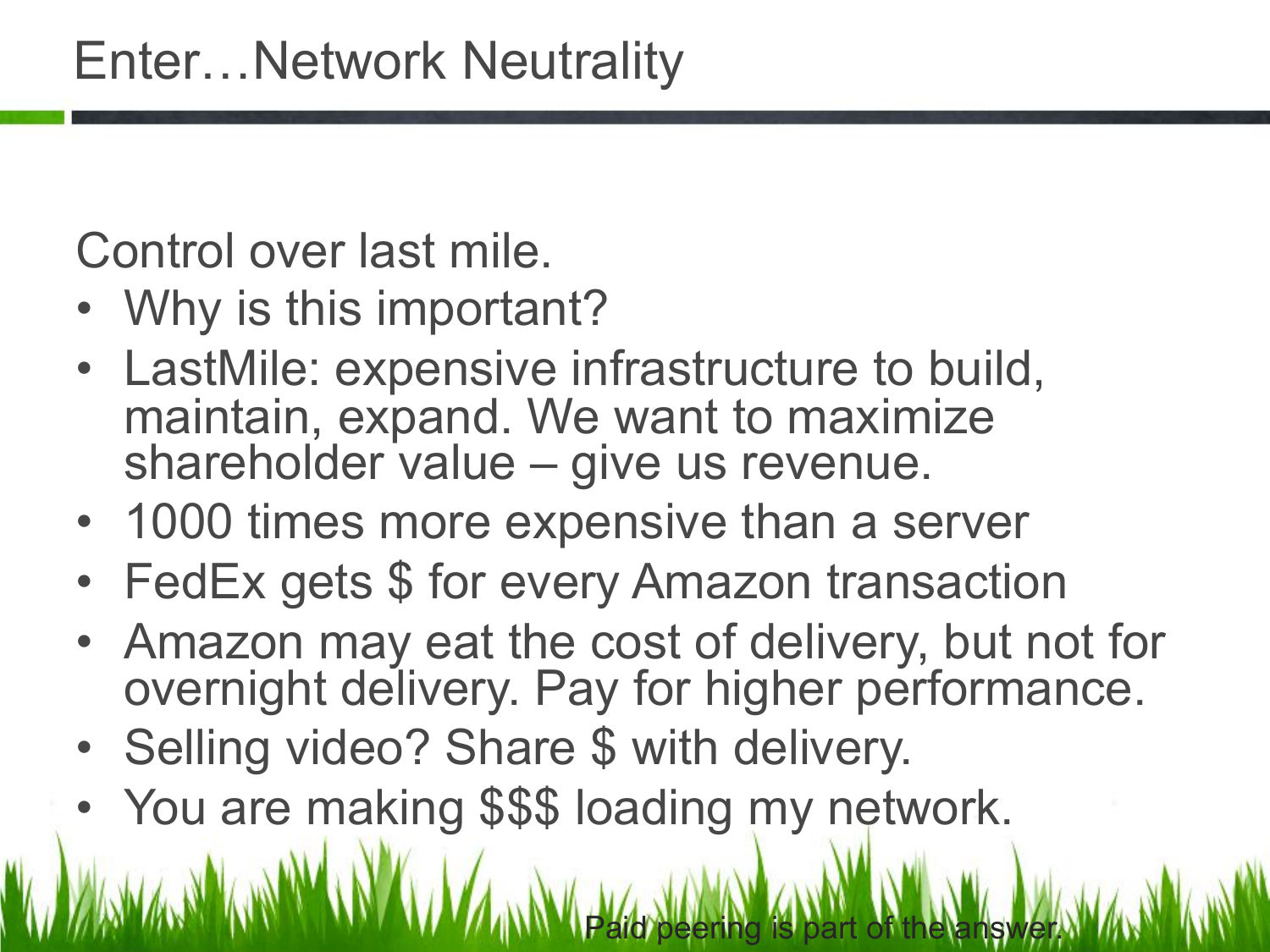#### Network Neutrality – Content View

- Emerging video services video distro 40G movies to set top boxes
- Peering is only way to do this effectively
- Only outbound really
- Massive volume, maybe off peak scheduling w/paid peering?
- Google: Last Mile effective monopoly, launch their services w/o allowing competition…and Next Gen Services.